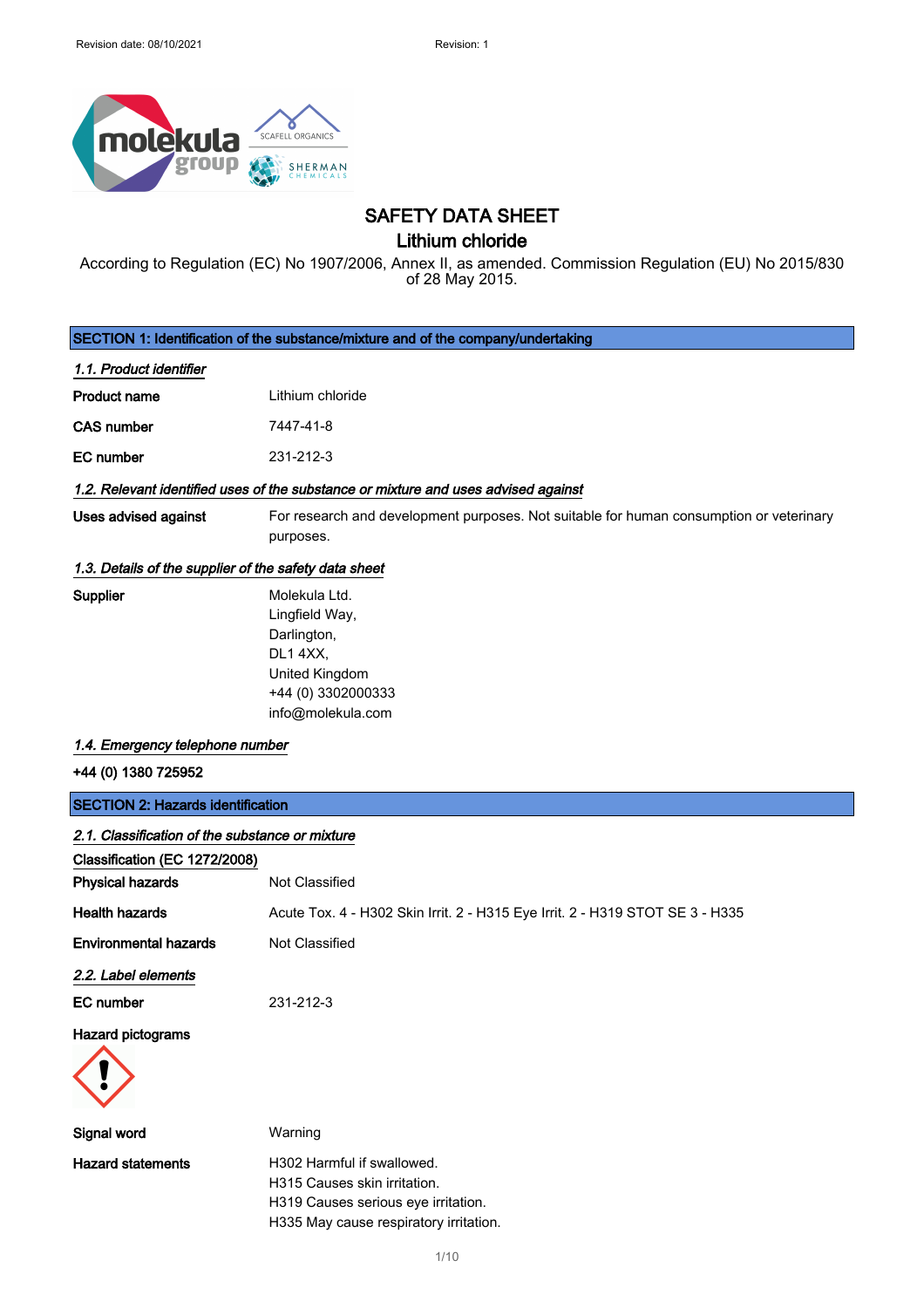|                                                                                                       | <b>Precautionary statements</b> | P <sub>261</sub> Avoid breathing dust.<br>P264 Wash contaminated skin thoroughly after handling.<br>P271 Use only outdoors or in a well-ventilated area.<br>P280 Wear protective gloves/ protective clothing/ eye protection/ face protection.<br>P301+P312 IF SWALLOWED: Call a POISON CENTRE/doctor if you feel unwell.<br>P302+P352 IF ON SKIN: Wash with plenty of water.<br>P304+P340 IF INHALED: Remove person to fresh air and keep comfortable for breathing.<br>P305+P351+P338 IF IN EYES: Rinse cautiously with water for several minutes. Remove<br>contact lenses, if present and easy to do. Continue rinsing.<br>P330 Rinse mouth.<br>P332+P313 If skin irritation occurs: Get medical advice/ attention.<br>P337+P313 If eye irritation persists: Get medical advice/attention.<br>P362+P364 Take off contaminated clothing and wash it before reuse.<br>P403+P233 Store in a well-ventilated place. Keep container tightly closed. |  |
|-------------------------------------------------------------------------------------------------------|---------------------------------|----------------------------------------------------------------------------------------------------------------------------------------------------------------------------------------------------------------------------------------------------------------------------------------------------------------------------------------------------------------------------------------------------------------------------------------------------------------------------------------------------------------------------------------------------------------------------------------------------------------------------------------------------------------------------------------------------------------------------------------------------------------------------------------------------------------------------------------------------------------------------------------------------------------------------------------------------|--|
| P405 Store locked up.<br>P501 Dispose of contents/ container in accordance with national regulations. |                                 |                                                                                                                                                                                                                                                                                                                                                                                                                                                                                                                                                                                                                                                                                                                                                                                                                                                                                                                                                    |  |

### 2.3. Other hazards

This substance is not classified as PBT or vPvB according to current EU criteria.

| <b>SECTION 3: Composition/information on ingredients</b> |                  |  |
|----------------------------------------------------------|------------------|--|
| 3.1. Substances                                          |                  |  |
| <b>Product name</b>                                      | Lithium chloride |  |
| <b>CAS number</b>                                        | 7447-41-8        |  |
| EC number                                                | 231-212-3        |  |
| Chemical formula                                         | LiCI             |  |
| <b>SECTION 4: First aid measures</b>                     |                  |  |

# 4.1. Description of first aid measures General information Get medical attention if any discomfort continues. Show this Safety Data Sheet to the medical personnel. Inhalation Move affected person to fresh air and keep warm and at rest in a position comfortable for breathing. Maintain an open airway. Loosen tight clothing such as collar, tie or belt. When breathing is difficult, properly trained personnel may assist affected person by administering oxygen. Get medical attention. Place unconscious person on their side in the recovery position and ensure breathing can take place. Ingestion **Rinse mouth thoroughly with water. Give a few small glasses of water or milk to drink. Stop if** the affected person feels sick as vomiting may be dangerous. Never give anything by mouth to an unconscious person. Place unconscious person on their side in the recovery position and ensure breathing can take place. Keep affected person under observation. Get medical attention if symptoms are severe or persist. Skin contact Rinse with water. Eye contact Rinse with water. Do not rub eye. Remove any contact lenses and open eyelids wide apart. Get medical attention if any discomfort continues. Protection of first aiders First aid personnel should wear appropriate protective equipment during any rescue. 4.2. Most important symptoms and effects, both acute and delayed General information The severity of the symptoms described will vary dependent on the concentration and the length of exposure.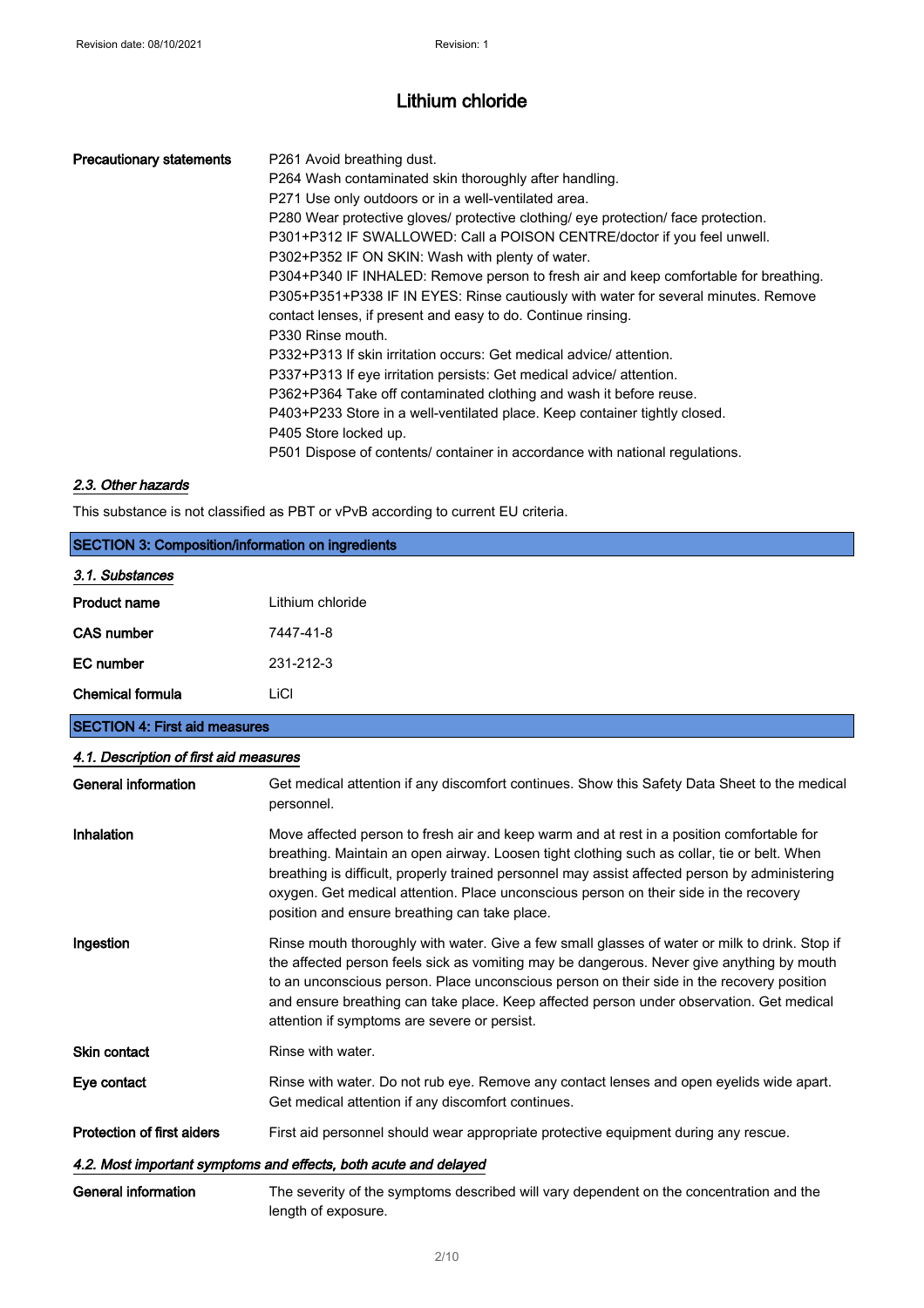| Inhalation                                                               | A single exposure may cause the following adverse effects: Irritation of nose, throat and<br>airway. Difficulty in breathing. Coughing.                                                                                                                                                                                                                                                                                                                                                                                                         |  |  |
|--------------------------------------------------------------------------|-------------------------------------------------------------------------------------------------------------------------------------------------------------------------------------------------------------------------------------------------------------------------------------------------------------------------------------------------------------------------------------------------------------------------------------------------------------------------------------------------------------------------------------------------|--|--|
| Ingestion                                                                | May cause discomfort if swallowed. Stomach pain. Nausea, vomiting.                                                                                                                                                                                                                                                                                                                                                                                                                                                                              |  |  |
| Skin contact                                                             | Redness. Irritating to skin.                                                                                                                                                                                                                                                                                                                                                                                                                                                                                                                    |  |  |
| Eye contact                                                              | Irritating to eyes.                                                                                                                                                                                                                                                                                                                                                                                                                                                                                                                             |  |  |
|                                                                          | 4.3. Indication of any immediate medical attention and special treatment needed                                                                                                                                                                                                                                                                                                                                                                                                                                                                 |  |  |
| Notes for the doctor                                                     | Treat symptomatically.                                                                                                                                                                                                                                                                                                                                                                                                                                                                                                                          |  |  |
| <b>SECTION 5: Firefighting measures</b>                                  |                                                                                                                                                                                                                                                                                                                                                                                                                                                                                                                                                 |  |  |
| 5.1. Extinguishing media                                                 |                                                                                                                                                                                                                                                                                                                                                                                                                                                                                                                                                 |  |  |
| Suitable extinguishing media                                             | The product is not flammable. Extinguish with alcohol-resistant foam, carbon dioxide, dry<br>powder or water fog. Use fire-extinguishing media suitable for the surrounding fire.                                                                                                                                                                                                                                                                                                                                                               |  |  |
| Unsuitable extinguishing<br>media                                        | Do not use water jet as an extinguisher, as this will spread the fire.                                                                                                                                                                                                                                                                                                                                                                                                                                                                          |  |  |
| 5.2. Special hazards arising from the substance or mixture               |                                                                                                                                                                                                                                                                                                                                                                                                                                                                                                                                                 |  |  |
| Specific hazards                                                         | This product is toxic.                                                                                                                                                                                                                                                                                                                                                                                                                                                                                                                          |  |  |
| <b>Hazardous combustion</b><br>products                                  | Thermal decomposition or combustion products may include the following substances: Toxic<br>gases or vapours.                                                                                                                                                                                                                                                                                                                                                                                                                                   |  |  |
| 5.3. Advice for firefighters                                             |                                                                                                                                                                                                                                                                                                                                                                                                                                                                                                                                                 |  |  |
| Protective actions during<br>firefighting                                | Avoid breathing fire gases or vapours. Evacuate area. Keep upwind to avoid inhalation of<br>gases, vapours, fumes and smoke. Ventilate closed spaces before entering them. Cool<br>containers exposed to heat with water spray and remove them from the fire area if it can be<br>done without risk. Cool containers exposed to flames with water until well after the fire is out.<br>Control run-off water by containing and keeping it out of sewers and watercourses. If risk of<br>water pollution occurs, notify appropriate authorities. |  |  |
| Special protective equipment<br>for firefighters                         | Wear positive-pressure self-contained breathing apparatus (SCBA) and appropriate protective<br>clothing. Firefighter's clothing conforming to European standard EN469 (including helmets,<br>protective boots and gloves) will provide a basic level of protection for chemical incidents.                                                                                                                                                                                                                                                      |  |  |
| <b>SECTION 6: Accidental release measures</b>                            |                                                                                                                                                                                                                                                                                                                                                                                                                                                                                                                                                 |  |  |
| 6.1. Personal precautions, protective equipment and emergency procedures |                                                                                                                                                                                                                                                                                                                                                                                                                                                                                                                                                 |  |  |
| <b>Personal precautions</b>                                              | Wear protective clothing as described in Section 8 of this safety data sheet. No action shall be<br>taken without appropriate training or involving any personal risk. Do not touch or walk into<br>spilled material. Avoid inhalation of dust. Use suitable respiratory protection if ventilation is<br>inadequate.                                                                                                                                                                                                                            |  |  |
|                                                                          | 6.2. Environmental precautions                                                                                                                                                                                                                                                                                                                                                                                                                                                                                                                  |  |  |
| <b>Environmental precautions</b>                                         | Avoid discharge into drains or watercourses or onto the ground. Avoid discharge to the<br>aquatic environment.                                                                                                                                                                                                                                                                                                                                                                                                                                  |  |  |

#### 6.3. Methods and material for containment and cleaning up

Methods for cleaning up Wear protective clothing as described in Section 8 of this safety data sheet. Clear up spills immediately and dispose of waste safely. Provide adequate ventilation. Collect spillage with a shovel and broom, or similar and reuse, if possible. Collect and place in suitable waste disposal containers and seal securely. Flush contaminated area with plenty of water. Wash thoroughly after dealing with a spillage. For waste disposal, see Section 13.

#### 6.4. Reference to other sections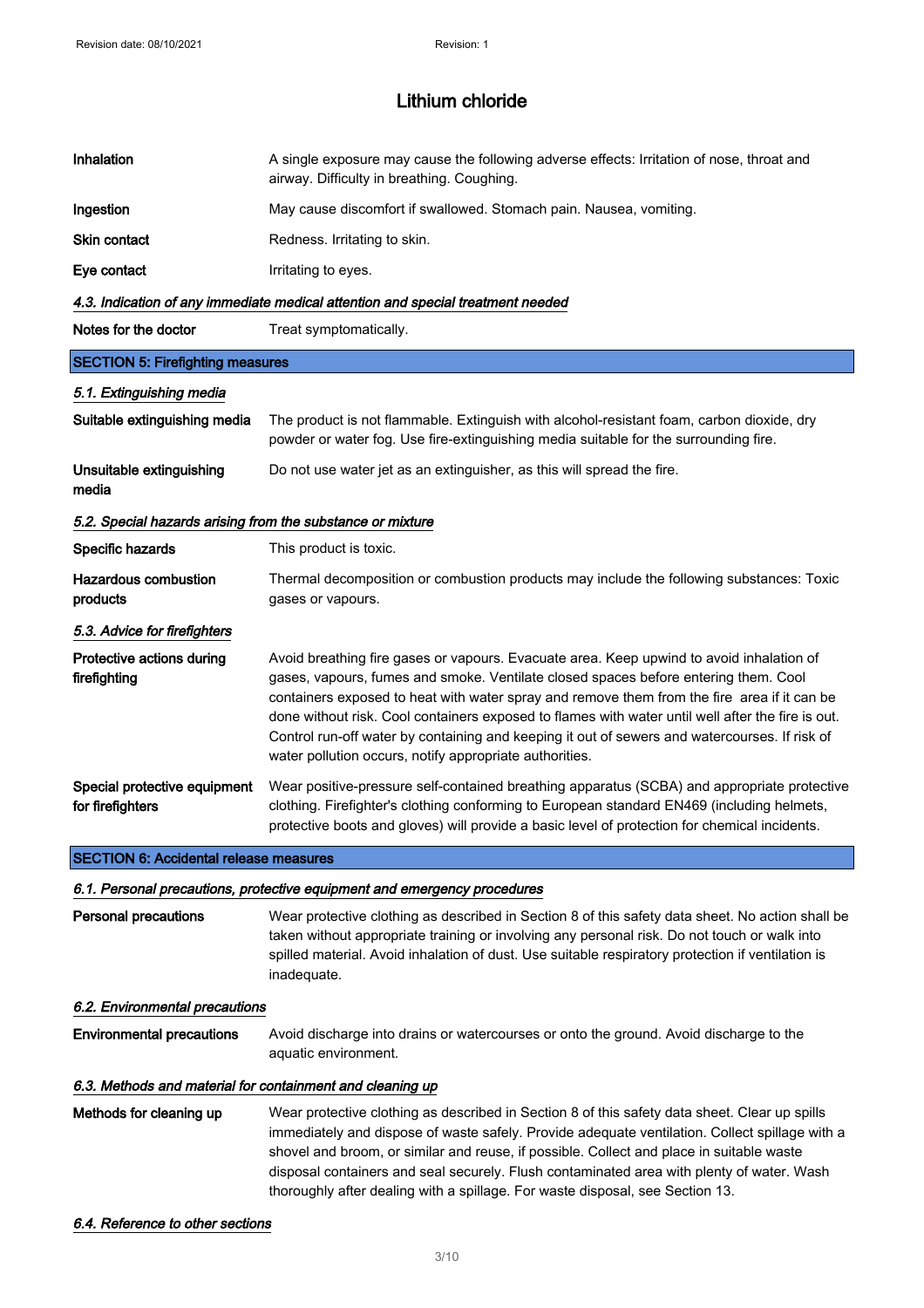protection

# Lithium chloride

| Reference to other sections                             | For personal protection, see Section 8. See Section 11 for additional information on health<br>hazards. See Section 12 for additional information on ecological hazards. For waste disposal,<br>see Section 13.                                                                                                                                                                                                                                                                                                                           |
|---------------------------------------------------------|-------------------------------------------------------------------------------------------------------------------------------------------------------------------------------------------------------------------------------------------------------------------------------------------------------------------------------------------------------------------------------------------------------------------------------------------------------------------------------------------------------------------------------------------|
| <b>SECTION 7: Handling and storage</b>                  |                                                                                                                                                                                                                                                                                                                                                                                                                                                                                                                                           |
| 7.1. Precautions for safe handling                      |                                                                                                                                                                                                                                                                                                                                                                                                                                                                                                                                           |
| Usage precautions                                       | Read and follow manufacturer's recommendations. Wear protective clothing as described in<br>Section 8 of this safety data sheet. Keep away from food, drink and animal feeding stuffs.<br>Keep container tightly sealed when not in use. Do not handle until all safety precautions have<br>been read and understood. Do not handle broken packages without protective equipment. Do<br>not reuse empty containers.                                                                                                                       |
| Advice on general<br>occupational hygiene               | Wash promptly if skin becomes contaminated. Take off contaminated clothing. Wash<br>contaminated clothing before reuse.                                                                                                                                                                                                                                                                                                                                                                                                                   |
|                                                         | 7.2. Conditions for safe storage, including any incompatibilities                                                                                                                                                                                                                                                                                                                                                                                                                                                                         |
| <b>Storage precautions</b>                              | Store away from incompatible materials (see Section 10). Store locked up. Keep only in the<br>original container. Keep container tightly closed, in a cool, well ventilated place. Keep<br>containers upright. Protect containers from damage.                                                                                                                                                                                                                                                                                            |
|                                                         | Moisture sensitive. Store under inert gas.                                                                                                                                                                                                                                                                                                                                                                                                                                                                                                |
| Storage class                                           | Chemical storage.                                                                                                                                                                                                                                                                                                                                                                                                                                                                                                                         |
| 7.3. Specific end use(s)                                |                                                                                                                                                                                                                                                                                                                                                                                                                                                                                                                                           |
| Specific end use(s)                                     | The identified uses for this product are detailed in Section 1.2.                                                                                                                                                                                                                                                                                                                                                                                                                                                                         |
| <b>SECTION 8: Exposure controls/Personal protection</b> |                                                                                                                                                                                                                                                                                                                                                                                                                                                                                                                                           |
| 8.1. Control parameters                                 |                                                                                                                                                                                                                                                                                                                                                                                                                                                                                                                                           |
| STEL                                                    |                                                                                                                                                                                                                                                                                                                                                                                                                                                                                                                                           |
| TWA                                                     |                                                                                                                                                                                                                                                                                                                                                                                                                                                                                                                                           |
| 8.2. Exposure controls                                  |                                                                                                                                                                                                                                                                                                                                                                                                                                                                                                                                           |
| Protective equipment                                    |                                                                                                                                                                                                                                                                                                                                                                                                                                                                                                                                           |
|                                                         |                                                                                                                                                                                                                                                                                                                                                                                                                                                                                                                                           |
| Appropriate engineering<br>controls                     | Provide adequate general and local exhaust ventilation. Ensure the ventilation system is<br>regularly maintained and tested. Good general ventilation should be adequate to control<br>worker exposure to airborne contaminants. Observe any occupational exposure limits for the<br>product or ingredients.                                                                                                                                                                                                                              |
| Eye/face protection                                     | Wear tight-fitting, chemical splash goggles or face shield. If inhalation hazards exist, a full-<br>face respirator may be required instead.                                                                                                                                                                                                                                                                                                                                                                                              |
| <b>Hand protection</b>                                  | Wear protective gloves. The most suitable glove should be chosen in consultation with the<br>glove supplier/manufacturer, who can provide information about the breakthrough time of the<br>glove material. To protect hands from chemicals, gloves should comply with European<br>Standard EN374. Considering the data specified by the glove manufacturer, check during use<br>that the gloves are retaining their protective properties and change them as soon as any<br>deterioration is detected. Frequent changes are recommended. |
| Other skin and body                                     |                                                                                                                                                                                                                                                                                                                                                                                                                                                                                                                                           |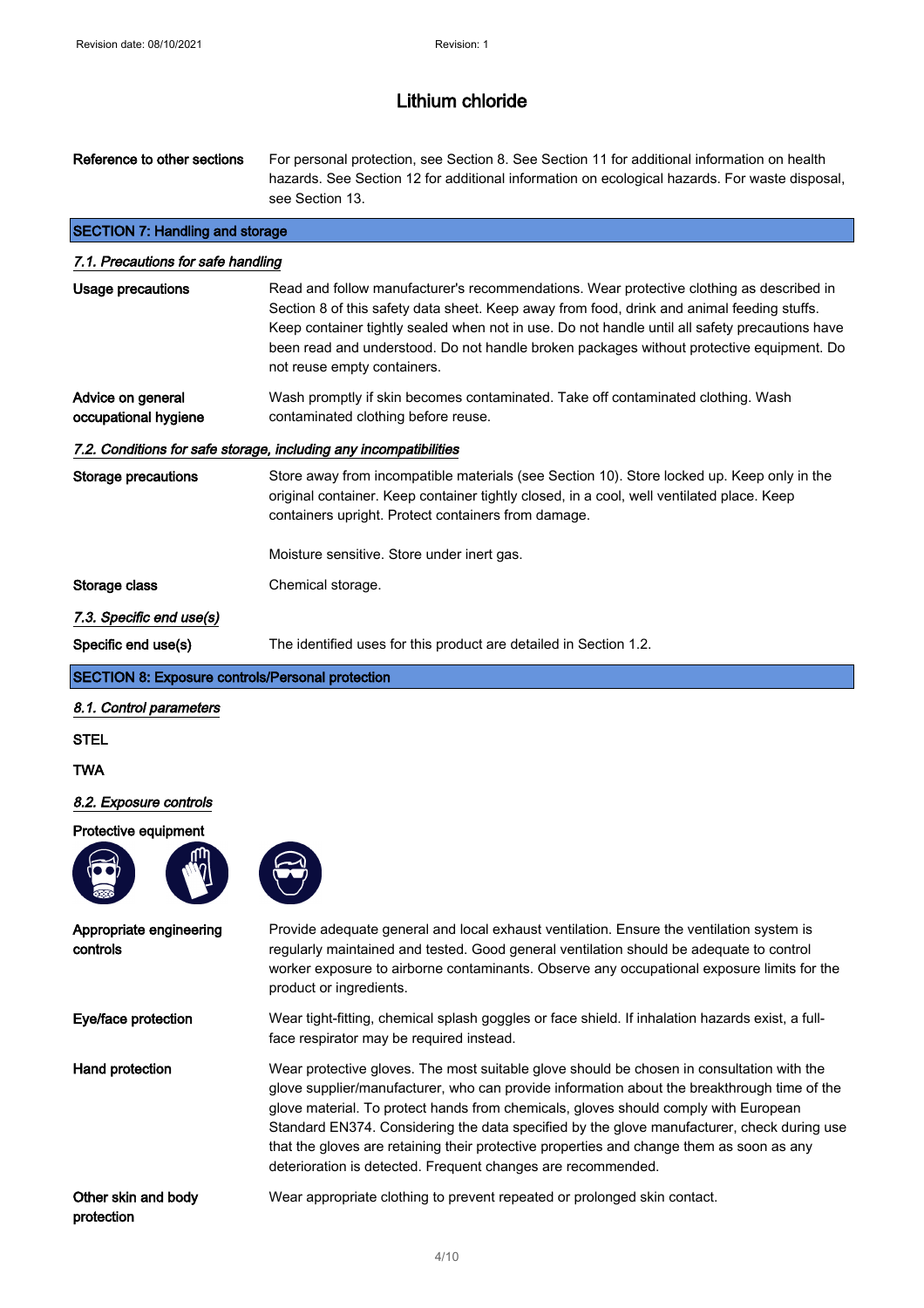| Hygiene measures                          | Wash after use and before eating, smoking and using the toilet. Do not eat, drink or smoke<br>when using this product.                                                                                                                                                                                                                                                                                                                                                                                          |
|-------------------------------------------|-----------------------------------------------------------------------------------------------------------------------------------------------------------------------------------------------------------------------------------------------------------------------------------------------------------------------------------------------------------------------------------------------------------------------------------------------------------------------------------------------------------------|
| <b>Respiratory protection</b>             | Ensure all respiratory protective equipment is suitable for its intended use and is 'CE'-marked.<br>Check that the respirator fits tightly and the filter is changed regularly. Gas and combination<br>filter cartridges should comply with European Standard EN14387. Full face mask respirators<br>with replaceable filter cartridges should comply with European Standard EN136. Half mask<br>and quarter mask respirators with replaceable filter cartridges should comply with European<br>Standard EN140. |
| <b>Environmental exposure</b><br>controls | Keep container tightly sealed when not in use. Emissions from ventilation or work process<br>equipment should be checked to ensure they comply with the requirements of environmental<br>protection legislation. In some cases, fume scrubbers, filters or engineering modifications to<br>the process equipment will be necessary to reduce emissions to acceptable levels.                                                                                                                                    |

## SECTION 9: Physical and chemical properties

| 9.1. Information on basic physical and chemical properties |                                                                |  |
|------------------------------------------------------------|----------------------------------------------------------------|--|
| Appearance                                                 | Solid.                                                         |  |
| Colour                                                     | White/off-white.                                               |  |
| Odour                                                      | Odourless.                                                     |  |
| <b>Odour threshold</b>                                     | No information available.                                      |  |
| рH                                                         | pH (diluted solution): 7.0 - 8.0 (50g/l aq.)                   |  |
| <b>Melting point</b>                                       | 605°C/1121°F                                                   |  |
| Initial boiling point and range                            | 1382°C/2519°F @ 760 mm Hg                                      |  |
| Flash point                                                | No information available.                                      |  |
| <b>Evaporation rate</b>                                    | No information available.                                      |  |
| Flammability (solid, gas)                                  | No information available.                                      |  |
| Upper/lower flammability or<br>explosive limits            | No information available.                                      |  |
| Vapour pressure                                            | 1.33 hPa @ 547°C/1016.6°F                                      |  |
| Vapour density                                             | No information available.                                      |  |
| <b>Relative density</b>                                    | 2.1                                                            |  |
| Solubility(ies)                                            | 569 g/l water @ 20°C/68°F                                      |  |
| <b>Partition coefficient</b>                               | No information available.                                      |  |
| Auto-ignition temperature                                  | No information available.                                      |  |
| <b>Decomposition Temperature</b>                           | No information available.                                      |  |
| 9.2. Other information                                     |                                                                |  |
| Molecular weight                                           | 42.39                                                          |  |
| <b>SECTION 10: Stability and reactivity</b>                |                                                                |  |
| 10.1. Reactivity                                           |                                                                |  |
| Reactivity                                                 | See the other subsections of this section for further details. |  |

10.2. Chemical stability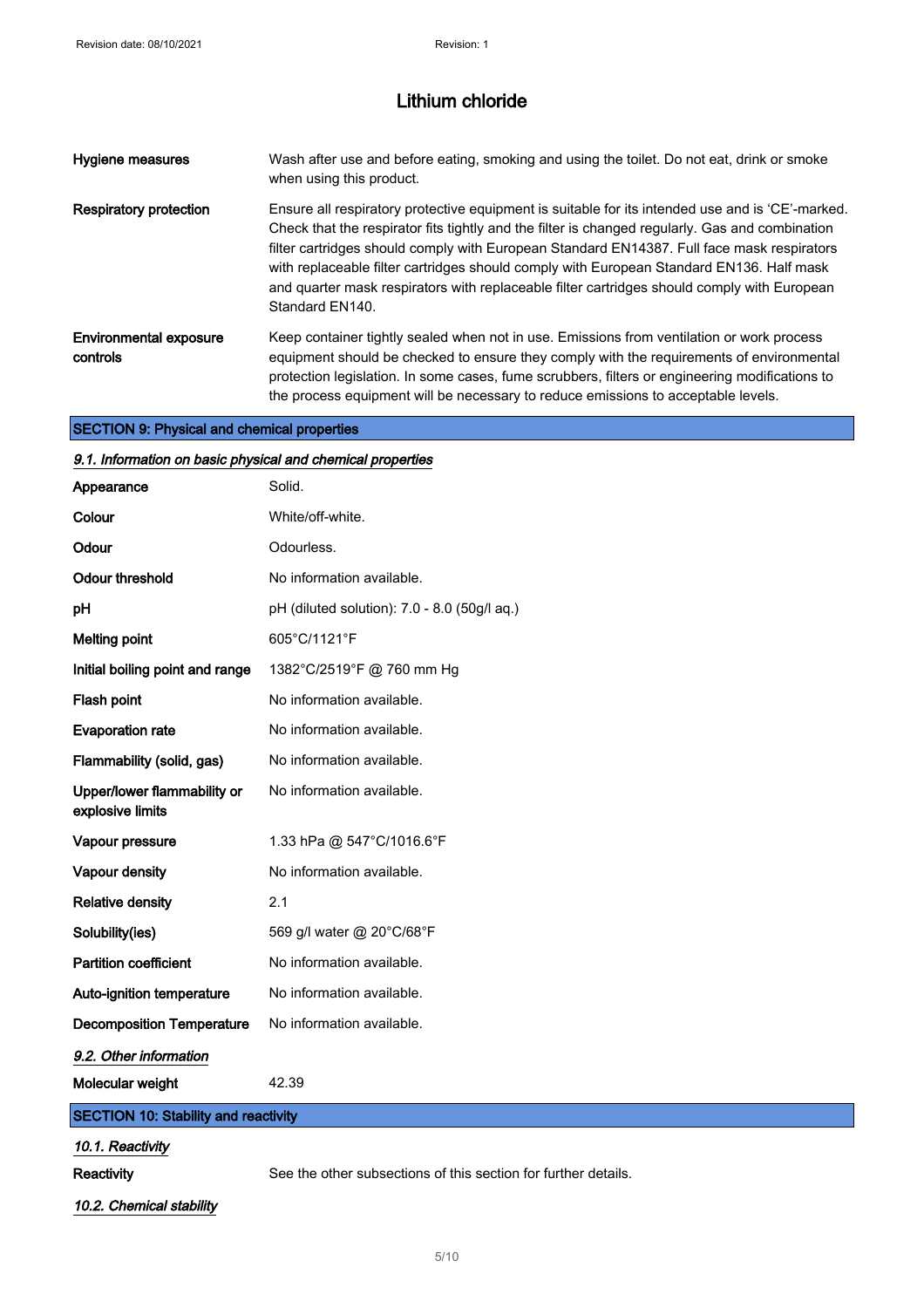| <b>Stability</b>                                | Stable at normal ambient temperatures and when used as recommended. Stable under the<br>prescribed storage conditions.                                                                                                                           |
|-------------------------------------------------|--------------------------------------------------------------------------------------------------------------------------------------------------------------------------------------------------------------------------------------------------|
| 10.3. Possibility of hazardous reactions        |                                                                                                                                                                                                                                                  |
| Possibility of hazardous<br>reactions           | No potentially hazardous reactions known.                                                                                                                                                                                                        |
| 10.4. Conditions to avoid                       |                                                                                                                                                                                                                                                  |
| Conditions to avoid                             | Exposure to light may affect product quality. Moisture sensitive. Store under inert gas.                                                                                                                                                         |
| 10.5. Incompatible materials                    |                                                                                                                                                                                                                                                  |
| Materials to avoid                              | A risk of explosion and/or of toxic gas formation exists with the following substances:<br>Strong oxidising agents.<br><b>Halogenated Compounds</b><br>Alkali metals.<br>The following materials may react violently with the product:<br>Acids. |
| 10.6. Hazardous decomposition products          |                                                                                                                                                                                                                                                  |
| Hazardous decomposition<br>products             | Does not decompose when used and stored as recommended. Thermal decomposition or<br>combustion products may include the following substances: Toxic gases or vapours.                                                                            |
| <b>SECTION 11: Toxicological information</b>    |                                                                                                                                                                                                                                                  |
| 11.1. Information on toxicological effects      |                                                                                                                                                                                                                                                  |
| Acute toxicity - oral                           |                                                                                                                                                                                                                                                  |
| Summary                                         | Harmful if swallowed.                                                                                                                                                                                                                            |
| Acute toxicity oral (LD <sub>50</sub><br>mg/kg) | 526.0                                                                                                                                                                                                                                            |
| <b>Species</b>                                  | Rat                                                                                                                                                                                                                                              |
| ATE oral (mg/kg)                                | 526.0                                                                                                                                                                                                                                            |
| Acute toxicity - dermal                         |                                                                                                                                                                                                                                                  |
| Summary                                         | Based on available data the classification criteria are not met.                                                                                                                                                                                 |
| Acute toxicity - inhalation<br>Summary          | Based on available data the classification criteria are not met.                                                                                                                                                                                 |
| Skin corrosion/irritation<br>Summary            | Causes skin irritation.                                                                                                                                                                                                                          |
| Serious eye damage/irritation<br>Summary        | Causes serious eye irritation.                                                                                                                                                                                                                   |
| <b>Respiratory sensitisation</b><br>Summary     | Based on available data the classification criteria are not met.                                                                                                                                                                                 |
| <b>Skin sensitisation</b><br>Summary            | Based on available data the classification criteria are not met.                                                                                                                                                                                 |
| Germ cell mutagenicity<br>Summary               | Based on available data the classification criteria are not met.                                                                                                                                                                                 |
| Carcinogenicity<br>Summary                      | Based on available data the classification criteria are not met.                                                                                                                                                                                 |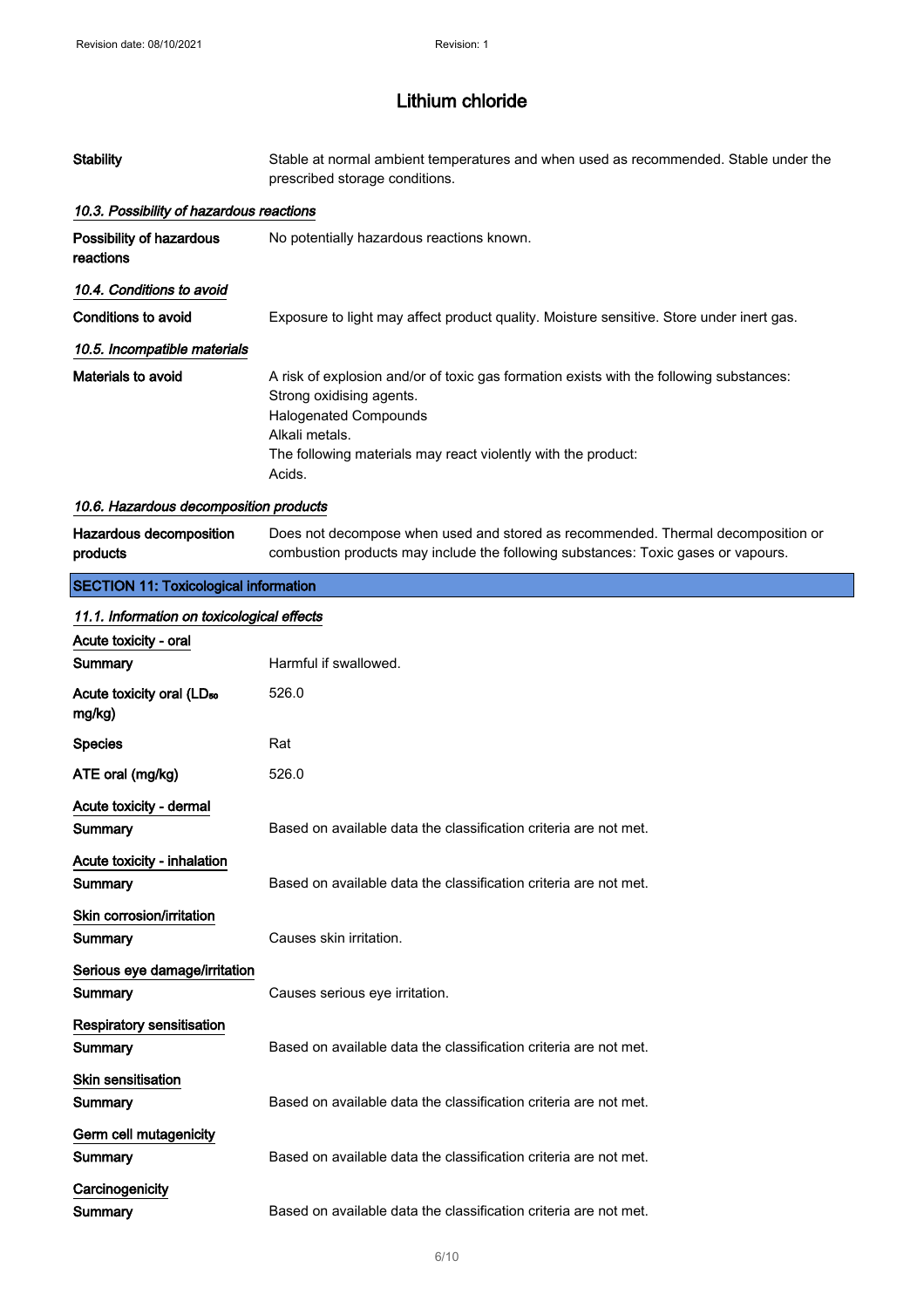| <b>IARC</b> carcinogenicity                        | None of the ingredients are listed or exempt.                                                                                           |
|----------------------------------------------------|-----------------------------------------------------------------------------------------------------------------------------------------|
| Reproductive toxicity                              |                                                                                                                                         |
| Summary                                            | Based on available data the classification criteria are not met.                                                                        |
| Specific target organ toxicity - single exposure   |                                                                                                                                         |
| Summary                                            | May cause respiratory irritation.                                                                                                       |
| <b>Target organs</b>                               | Respiratory system, lungs                                                                                                               |
| Specific target organ toxicity - repeated exposure |                                                                                                                                         |
| Summary                                            | Based on available data the classification criteria are not met.                                                                        |
| <b>Aspiration hazard</b><br>Summary                | Not relevant. Solid.                                                                                                                    |
| <b>General information</b>                         | The severity of the symptoms described will vary dependent on the concentration and the<br>length of exposure.                          |
| Inhalation                                         | A single exposure may cause the following adverse effects: Irritation of nose, throat and<br>airway. Difficulty in breathing. Coughing. |
| Ingestion                                          | May cause discomfort if swallowed. Stomach pain. Nausea, vomiting.                                                                      |
| Skin contact                                       | Redness. Irritating to skin.                                                                                                            |
| Eye contact                                        | Irritating to eyes.                                                                                                                     |
| Route of exposure                                  | Ingestion Inhalation Skin and/or eye contact                                                                                            |
|                                                    |                                                                                                                                         |
| <b>Target organs</b>                               | Respiratory system, lungs                                                                                                               |
| <b>SECTION 12: Ecological information</b>          |                                                                                                                                         |
| Ecotoxicity                                        | Not regarded as dangerous for the environment. However, large or frequent spills may have<br>hazardous effects on the environment.      |
| 12.1. Toxicity                                     |                                                                                                                                         |
| Acute aquatic toxicity                             |                                                                                                                                         |
| <b>Summary</b>                                     | Based on available data the classification criteria are not met.                                                                        |
| Acute toxicity - fish                              | LC <sub>50</sub> , 96 hours: 158 mg/l, Oncorhynchus mykiss (Rainbow trout)                                                              |
| Acute toxicity - aquatic<br>invertebrates          | EC <sub>50</sub> , 48 hours: 249 mg/l, Daphnia magna                                                                                    |
| Acute toxicity - aquatic plants                    | EC <sub>50</sub> , 72 hours: > 400 mg/l, Desmodesmus subspicatus                                                                        |
| Acute toxicity -<br>microorganisms                 | EC <sub>50</sub> , 3 hours: 320.05 mg/l, Activated sludge                                                                               |
| Chronic aquatic toxicity<br>Summary                | Based on available data the classification criteria are not met.                                                                        |
| 12.2. Persistence and degradability                |                                                                                                                                         |
|                                                    | Persistence and degradability The degradability of the product is not known.                                                            |
| 12.3. Bioaccumulative potential                    |                                                                                                                                         |
| <b>Bioaccumulative potential</b>                   | No data available on bioaccumulation.                                                                                                   |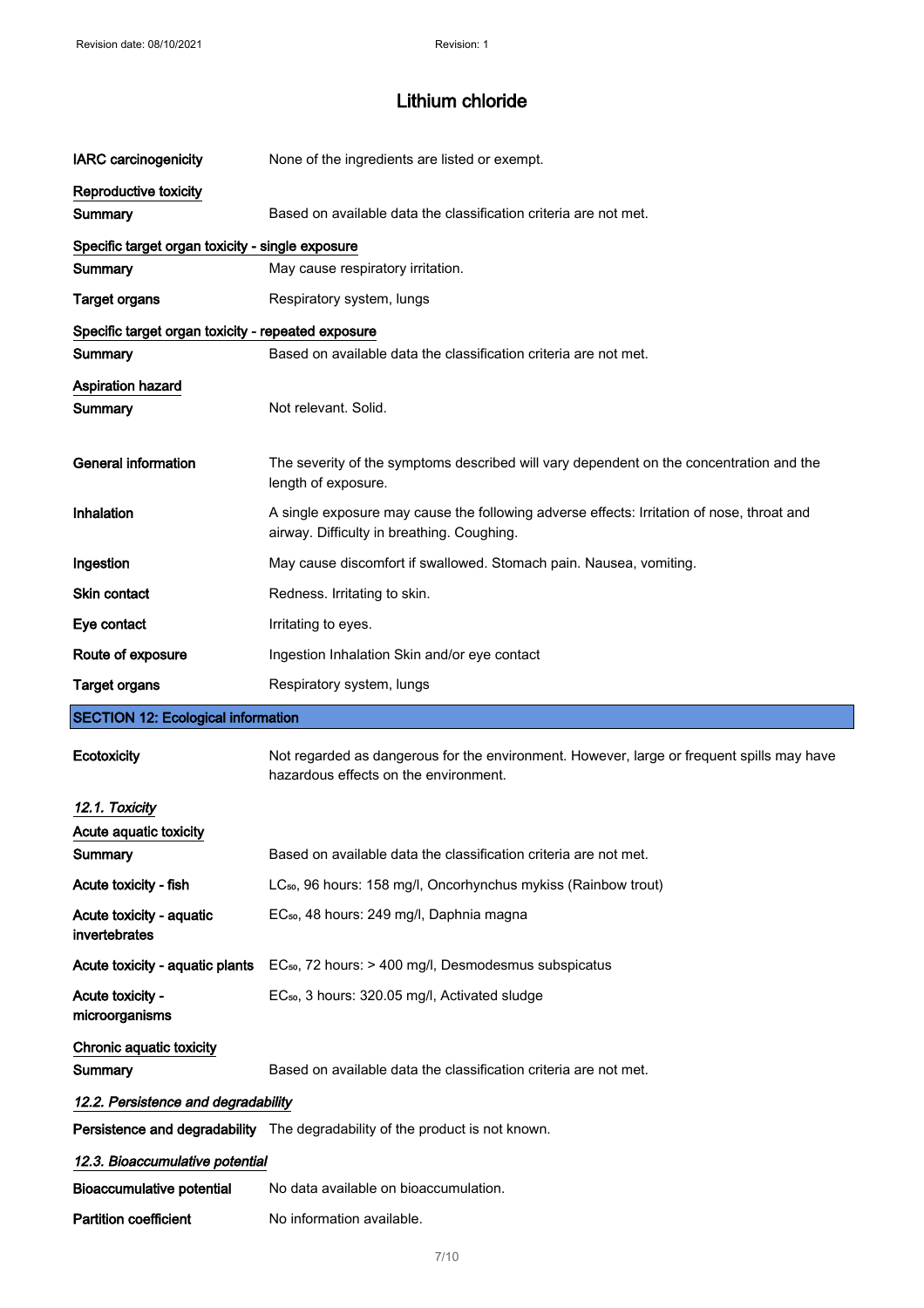#### 12.4. Mobility in soil

Mobility Mobility No data available.

#### 12.5. Results of PBT and vPvB assessment

12.6. Other adverse effects

Other adverse effects None known.

SECTION 13: Disposal considerations

#### 13.1. Waste treatment methods

| General information | The generation of waste should be minimised or avoided wherever possible. Reuse or recycle<br>products wherever possible. This material and its container must be disposed of in a safe<br>way. When handling waste, the safety precautions applying to handling of the product should<br>be considered. Care should be taken when handling emptied containers that have not been<br>thoroughly cleaned or rinsed out. Empty containers or liners may retain some product<br>residues and hence be potentially hazardous. |
|---------------------|---------------------------------------------------------------------------------------------------------------------------------------------------------------------------------------------------------------------------------------------------------------------------------------------------------------------------------------------------------------------------------------------------------------------------------------------------------------------------------------------------------------------------|
| Disposal methods    | Do not empty into drains. Dispose of surplus products and those that cannot be recycled via a<br>licensed waste disposal contractor. Waste, residues, empty containers, discarded work<br>clothes and contaminated cleaning materials should be collected in designated containers,<br>labelled with their contents. Incineration or landfill should only be considered when recycling is<br>not feasible.                                                                                                                |

### SECTION 14: Transport information

General The product is not covered by international regulations on the transport of dangerous goods (IMDG, IATA, ADR/RID).

## 14.1. UN number

Not applicable.

### 14.2. UN proper shipping name

Not applicable.

#### 14.3. Transport hazard class(es)

No transport warning sign required.

## 14.4. Packing group

Not applicable.

## 14.5. Environmental hazards

Environmentally hazardous substance/marine pollutant No.

#### 14.6. Special precautions for user

Not applicable.

#### 14.7. Transport in bulk according to Annex II of MARPOL and the IBC Code

Transport in bulk according to Not applicable. Annex II of MARPOL 73/78 and the IBC Code

SECTION 15: Regulatory information

15.1. Safety, health and environmental regulations/legislation specific for the substance or mixture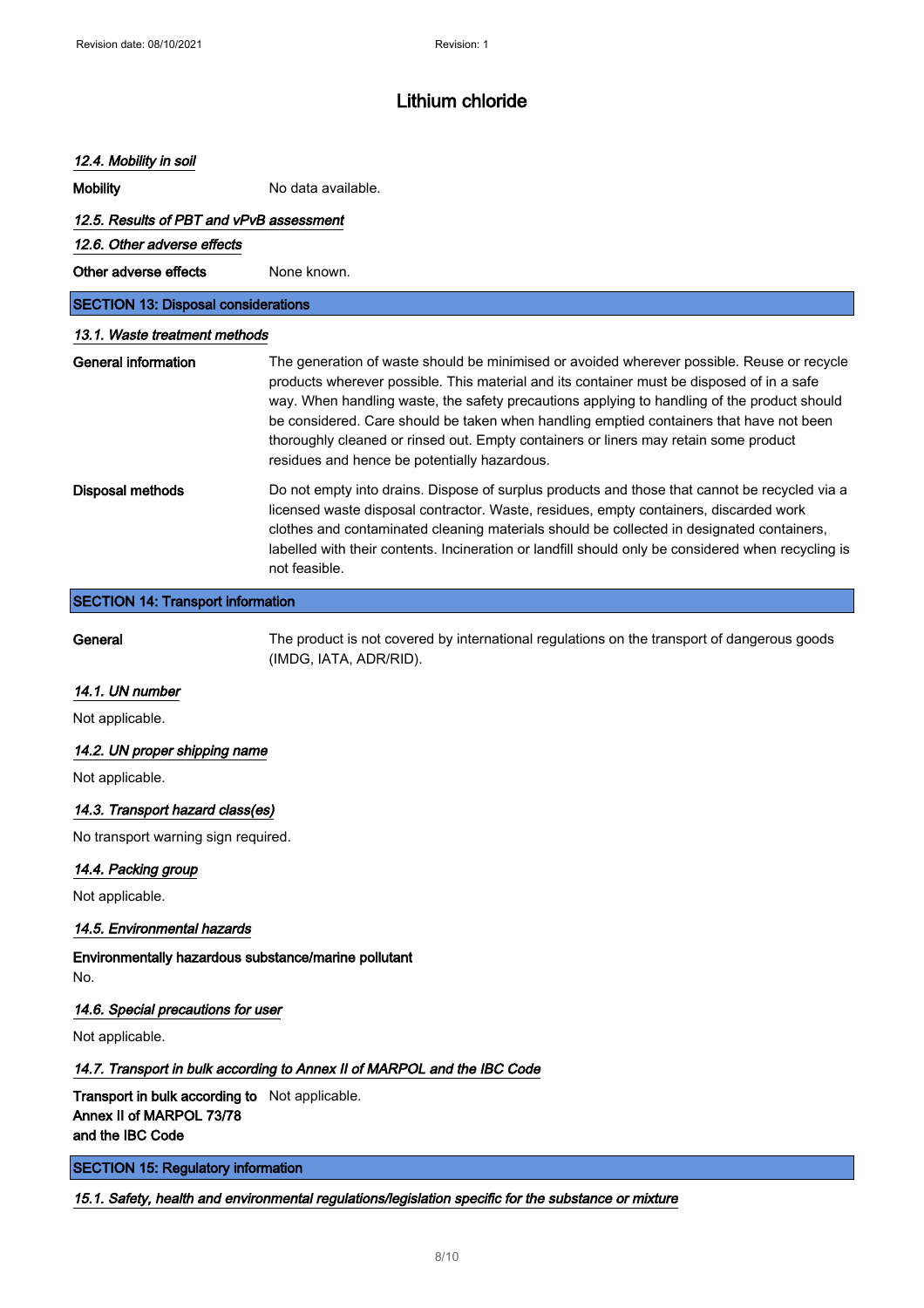| <b>National regulations</b> | Health and Safety at Work etc. Act 1974 (as amended).<br>The Carriage of Dangerous Goods and Use of Transportable Pressure Equipment<br>Regulations 2009 (SI 2009 No. 1348) (as amended) ["CDG 2009"].<br>EH40/2005 Workplace exposure limits.                                                                                                                                                                                                                       |
|-----------------------------|----------------------------------------------------------------------------------------------------------------------------------------------------------------------------------------------------------------------------------------------------------------------------------------------------------------------------------------------------------------------------------------------------------------------------------------------------------------------|
| EU legislation              | Regulation (EC) No 1907/2006 of the European Parliament and of the Council of 18<br>December 2006 concerning the Registration, Evaluation, Authorisation and Restriction of<br>Chemicals (REACH) (as amended).<br>Commission Regulation (EU) No 2015/830 of 28 May 2015.<br>Regulation (EC) No 1272/2008 of the European Parliament and of the Council of 16<br>December 2008 on classification, labelling and packaging of substances and mixtures (as<br>amended). |

## 15.2. Chemical safety assessment

No chemical safety assessment has been carried out.

#### Inventories

### EU - EINECS/ELINCS

None of the ingredients are listed or exempt.

| <b>SECTION 16: Other information</b>                                          |                                                                                                                                                                                                                                                                                                                                                                                                                                                                                                                                                                                                                                                                                                                                                                                                                                                                                                           |  |
|-------------------------------------------------------------------------------|-----------------------------------------------------------------------------------------------------------------------------------------------------------------------------------------------------------------------------------------------------------------------------------------------------------------------------------------------------------------------------------------------------------------------------------------------------------------------------------------------------------------------------------------------------------------------------------------------------------------------------------------------------------------------------------------------------------------------------------------------------------------------------------------------------------------------------------------------------------------------------------------------------------|--|
| Abbreviations and acronyms<br>used in the safety data sheet                   | ADR: European Agreement concerning the International Carriage of Dangerous Goods by<br>Road.<br>ADN: European Agreement concerning the International Carriage of Dangerous Goods by<br>Inland Waterways.<br>RID: European Agreement concerning the International Carriage of Dangerous Goods by<br>Rail.<br>IATA: International Air Transport Association.<br>ICAO: Technical Instructions for the Safe Transport of Dangerous Goods by Air.<br>IMDG: International Maritime Dangerous Goods.<br>CAS: Chemical Abstracts Service.<br>ATE: Acute Toxicity Estimate.<br>LC <sub>50</sub> : Lethal Concentration to 50 % of a test population.<br>LD <sub>50</sub> : Lethal Dose to 50% of a test population (Median Lethal Dose).<br>EC <sub>50</sub> : 50% of maximal Effective Concentration.<br>PBT: Persistent, Bioaccumulative and Toxic substance.<br>vPvB: Very Persistent and Very Bioaccumulative. |  |
| <b>Classification abbreviations</b><br>and acronyms                           | Acute Tox. = Acute toxicity<br>Eye Irrit. = Eye irritation<br>Skin Irrit. = Skin irritation<br>STOT SE = Specific target organ toxicity-single exposure                                                                                                                                                                                                                                                                                                                                                                                                                                                                                                                                                                                                                                                                                                                                                   |  |
| <b>Classification procedures</b><br>according to Regulation (EC)<br>1272/2008 | Acute Tox. 4 - H302: STOT SE 3 - H335: Skin Irrit. 2 - H315: Eye Irrit. 2 - H319: : Expert<br>judgement.                                                                                                                                                                                                                                                                                                                                                                                                                                                                                                                                                                                                                                                                                                                                                                                                  |  |
| <b>Training advice</b>                                                        | Only trained personnel should use this material.                                                                                                                                                                                                                                                                                                                                                                                                                                                                                                                                                                                                                                                                                                                                                                                                                                                          |  |
| <b>Revision date</b>                                                          | 08/10/2021                                                                                                                                                                                                                                                                                                                                                                                                                                                                                                                                                                                                                                                                                                                                                                                                                                                                                                |  |
| Revision                                                                      | 1                                                                                                                                                                                                                                                                                                                                                                                                                                                                                                                                                                                                                                                                                                                                                                                                                                                                                                         |  |
| <b>SDS number</b>                                                             | 382                                                                                                                                                                                                                                                                                                                                                                                                                                                                                                                                                                                                                                                                                                                                                                                                                                                                                                       |  |